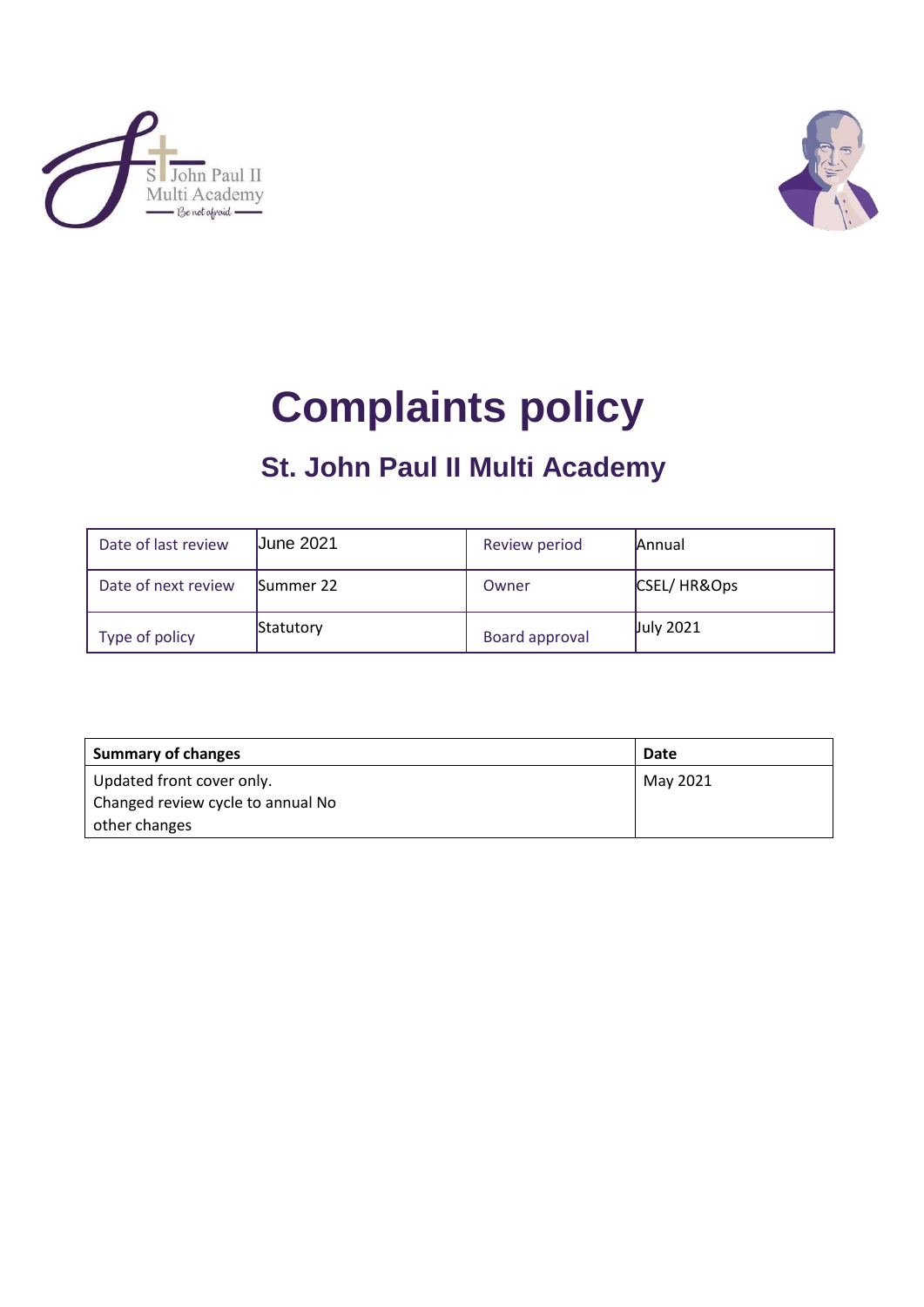



#### **1. General Principles**

Catholic schools aim to be places where love of one's neighbour is evident at all times. Christ said to His disciples at the Last Supper "This is my commandment, that you love one another, as I have loved you." It is in wishing to uphold this principal that Catholic schools, and those who work there, commit themselves to care for their school community and uphold the Catholic doctrine and the ethos of the school. Nevertheless, as in any organisation, there can be times when a complaint may arise and the aim of this Complaints Policy is to set out how those complaints will be dealt with and how the school will work with all parties involved towards achieving a satisfactory resolution.

1

The main purposes of this Complaints Policy is to:

- resolve problems as swiftly as possible, ideally through an early informal stage.
- give complainants a means to raise complaints and to have them addressed.
- explain who a complaint should be directed to at the different stages and how they will be dealt with at each stage, including expected timescales.
- encourage all parties to raise and/or respond to complaints as quickly as possible so that they may be dealt with swiftly and whilst the matter is still fresh in people's minds.
- stress that at all stages of this policy any discussions, consideration and hearings will be held with the intention to resolve the complaint rather than apportion blame.

It should be noted that this Complaints Policy does not replace the arrangements for dealing with certain types of complaint that fall outside of its remit and are covered by other policies, for example, admissions to schools, statutory assessments of Special Educational Needs, school re-organisation proposals, any matter that may require a Child Protection Investigation, exclusions, whistleblowing, staff grievances and disciplinary procedures and complaints about services provided by third parties using the school premises or facilities.

SJPIIMA recognise that complaints can be submitted by anyone, not just by parents of pupils in the school. Complaints will be dealt with consistently regardless of who the complainant is.

A written record of all complaints dealt with at Stage 2 or Stage 3 of this policy will be retained by the SJPIIMA or the school along with any action taken by the school as a result, regardless of whether the complaint is upheld or not. Any correspondence, statements and records relating to complaints are kept confidential except where the Secretary of State or a body conducting an inspection under section 109 of the Education and Skills Act 2008.

#### **2. The Role of the Individual Director / Governor**

It is important that everyone understands that no individual Director / Governor may deal with a complaint. Anyone considering raising a complaint with the school should refer to the Complaints Management Procedure (Appendix B) to check who the complaint should be directed to. Directors / Governors should not get into discussion with a complainant if they are approached but should advise them only of the procedure to follow. If the situation is such that the Director / Governor has to listen in order to help to direct the complainant, then this would prejudice their impartiality if the complaint is raised and they would be unable to take part in the process any further. Should this situation arise, the Governor concerned must inform the Chair of Directors / Governors accordingly.

#### **3 Stage 1 – Informal Resolution**

In the majority of cases the concern should be handled, if at all possible, without the need to undertake any formal procedures and this should be the objective of all parties involved. The complaint should be initially discussed with the relevant member of staff, for example the class teacher, form tutor or relevant line manager. There is no need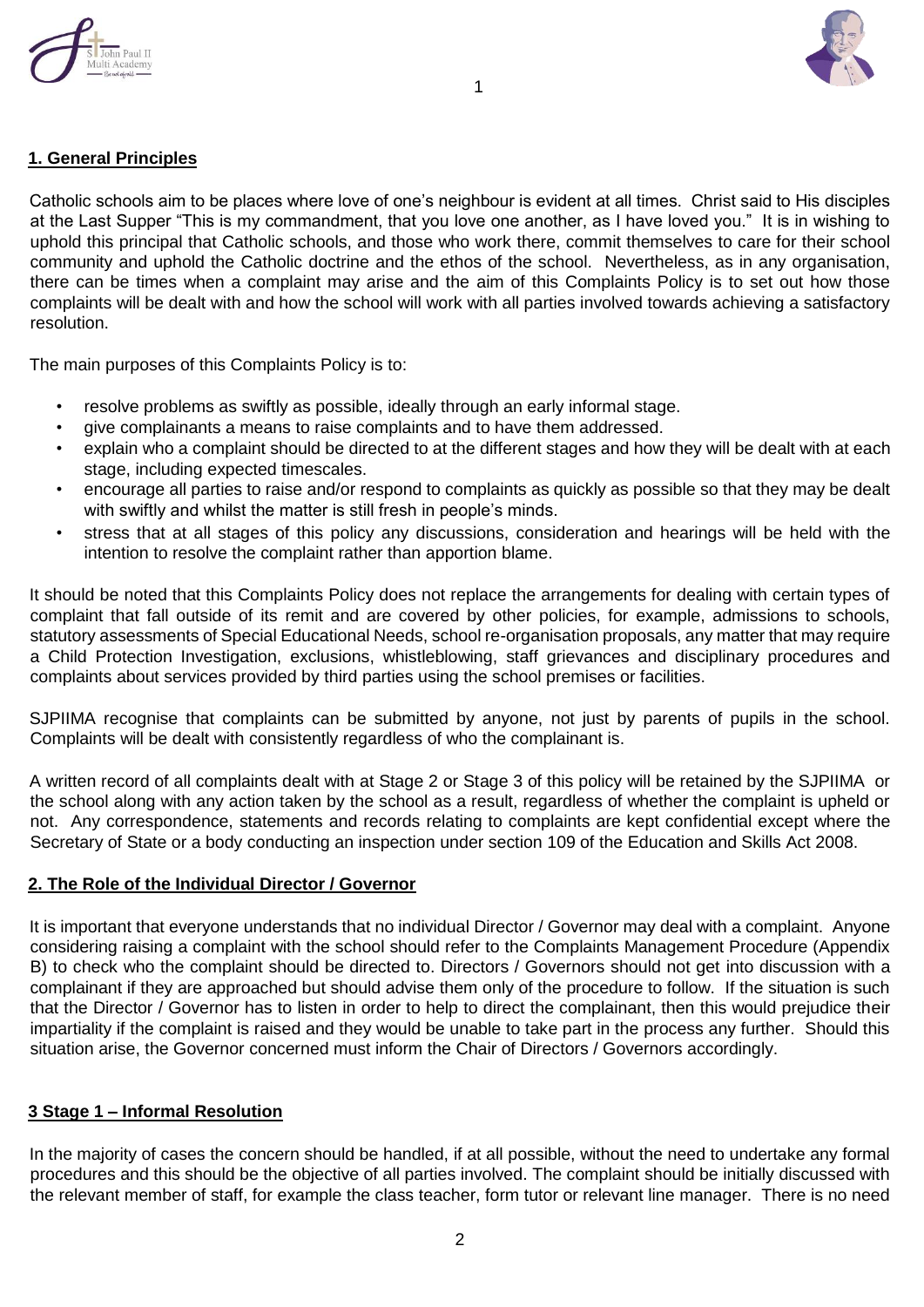



at this stage for the complaint to be put in writing, however, the staff member should complete the Initial Record Form (Appendix C) outlining the nature of the complaint and the agreed actions to be taken including any timescales to complete them. A copy of the Initial Record Form should be given to the complainant along with a copy of the school's complaints procedure.

At this stage the complaint should ideally be raised with the relevant staff member within 5 school days of the complainant becoming aware of the complaint/incident and be resolved within 10 school days. The school will, however, consider exceptions to complaints being raised outside of 5 school days and will not refuse to deal with a complaint simply because it has been lodged outside of this preferred timescale. 5 school days is considered to be an appropriate length of time to report a complaint so that it is still fresh in everyone's mind and can be dealt with and resolved as quickly as possible.

Should the person raising the concern be unable to resolve the matter at this stage then they may feel it appropriate to move on to Stage 2 of the process. However, it is expected that the majority of complaints would be resolved by the end of stage 1 without the need to escalate the complaint further.

#### **4 Stage 2 – Formal Resolution**

If the complaint cannot be resolved at Stage 1, then the complainant may, if they wish, proceed to Stage 2 by completing and submitting a Stage 2 Complaint Form (Appendix D) to the relevant person as detailed in the Complaints Management Procedure (Appendix B). The Stage 2 Complaint Form should be submitted within 10 school days of the conclusion of Stage 1. On receipt of the Stage 2 Complaint Form, the relevant person will:

- acknowledge receipt of the Stage 2 Complaint Form within 5 school days.
- investigate the complaint and decide how best to resolve it. This would normally involve meeting with and interviewing the complainant and any other persons.
- within 5 school days of completing the investigation, write to the complainant outlining how the investigation was conducted and the outcome of the complaint. This letter will also include details of what the complainant can do next if the complaint has still not been resolved to their satisfaction. Information advising the complainant that they can escalate the complaint to Stage 3 must also advise them that if they wish to do so then it must be within 10 school days of the notification of the outcome of Stage 2.

#### **5 Stage 3 – Directors / Governors Complaints Panel**

If the complainant is not satisfied with the outcome of the Stage 2 process, they may, if they wish, request that the complaint be considered by a Directors / Governors Complaints Panel. To request this, the complainant will need to complete and return the Stage 3 Complaint Form (Appendix E) within 10 school days of the notification of the outcome of Stage 2. This form should be sent to the Chair of Director / Governors (or the Vice-Chair of Director / Governors if the complaint relates to the Chair) via the school address.

The Directors / Governors Complaints Panel is the last school-based stage in the complaints process and is not convened to merely rubber-stamp any previous decisions.

The panel will consist of two Directors / Governors and one other person who is independent of the management and running of the school. No Director / Governor may sit on the panel if they have had any prior involvement in the complaint or in the circumstances surrounding it. Neither the CSEL / Principal or the Chair of Directors / Governors should be a member of this panel. The panel should elect their own Chair. Where it is not possible for the Directors / Governors to convene a panel due to there being insufficient Directors / Governors who have no prior involvement in the complaint, then another Catholic school may be approached to request that Directors / Governors from that school make up the panel.

The Stage 3 Complaint Form will be acknowledged within 5 school days and the Directors / Governors Complaints Panel will normally be convened within 20 school days of the receipt of the form.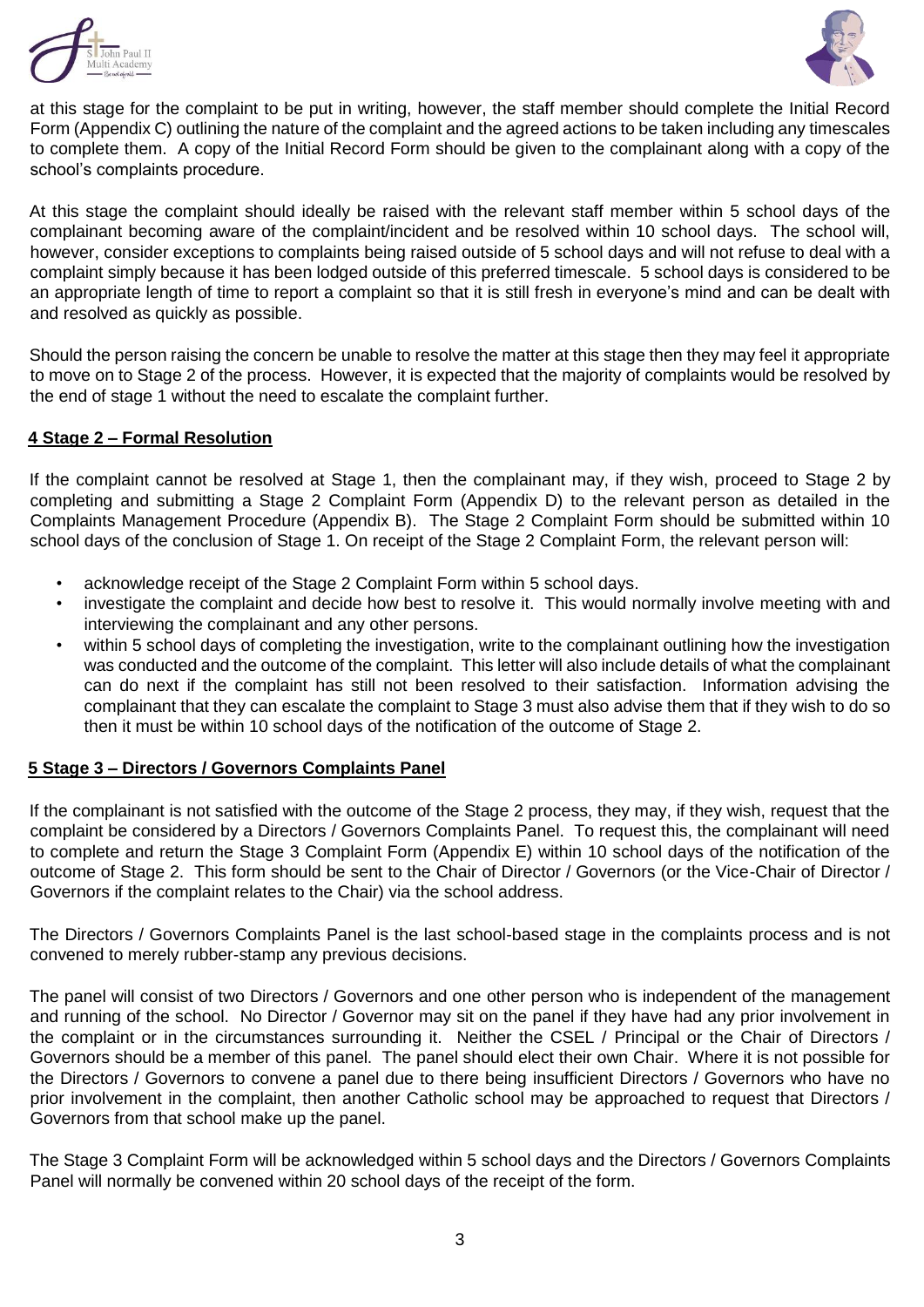



Both parties should normally be present whilst the complaint is being described and responded to. However, there may be situations where the Chair of Directors / Governors considers that the relationship between the complainant and the school has broken down to such an extent that any further meeting that they jointly attend would not be beneficial. If this situation arises then the Chair of Directors / Governors may decide that the Stage 3 hearing should be held in two parts with each party, and their witnesses, meeting with the Directors / Governors Complaints Panel on their own. Should this decision be taken then the Chair of Directors / Governors will advise both parties, the Clerk to the Complaints Panel and the Chair of the Complaints Panel accordingly.

The panel will consider the following:

- any appropriate action to be taken to resolve the complaint.
- whether to dismiss the complaint in whole or in part.
- whether to uphold the complaint in whole or in part.
- whether changes to the school procedures or systems in the future may be necessary to ensure that situations of a similar nature do not recur.

The panel will take into account whether the complaint has been handled properly and reasonably in accordance with this policy and whether the outcome at Stage 2 was reasonable and appropriate.

As part of the Directors / Governors Complaints Panel hearing the following will be undertaken:

- a Clerk to the panel will be appointed. This would usually be the Clerk to the Governors.
- the Clerk will ensure that all parties have received a copy of this Complaints Policy.
- the Clerk will set a date, time and venue for the hearing within 20 school days of the receipt of the Stage 3 Complaint Form. The venue will be accessible for all parties.
- at least 10 school days prior to the hearing all parties will submit to the Clerk to the Complaints Panel any written evidence or other documentation to be presented at the hearing, together with the names of any witnesses either party wishes to call.
- all written evidence or other documentation submitted will be sent to all parties and the panel members to arrive at least 5 school days prior to the hearing.
- the Clerk to the Complaints Panel will record the proceedings and notify, in writing, all parties of the panel's decision within 5 school days of the hearing.
- the issues raised in the complaint are addressed.
- the panel will be open minded and act independently.
- no member of the panel will have a vested interest in the outcome of the proceedings or any involvement in any earlier stage of the procedure.
- only the issues raised in the complaint will be discussed and considered. Any new issues raised will need to be raised as a separate complaint and given due consideration by progressing through the Complaints Policy.
- if any party fails to attend the Governors Complaints Panel hearing, then the hearing will continue in their absence and considered on any written evidence that the absent party has submitted at least 10 school days prior to the hearing.

The following points should also be noted:

- all parties shall be put at ease and the hearing will be conducted as informally as possible with each party treating the other with respect and dignity.
- the Chair of the Complaints Panel will explain the panel's remit to all parties and ensure that each party has the opportunity to put their case without undue interruption and to ask questions.
- witnesses are only required to attend for the part of the hearing in which they give their own evidence.
- after an introduction by the Chair of the panel, the complainant is invited to explain their complaint and be followed by their witnesses.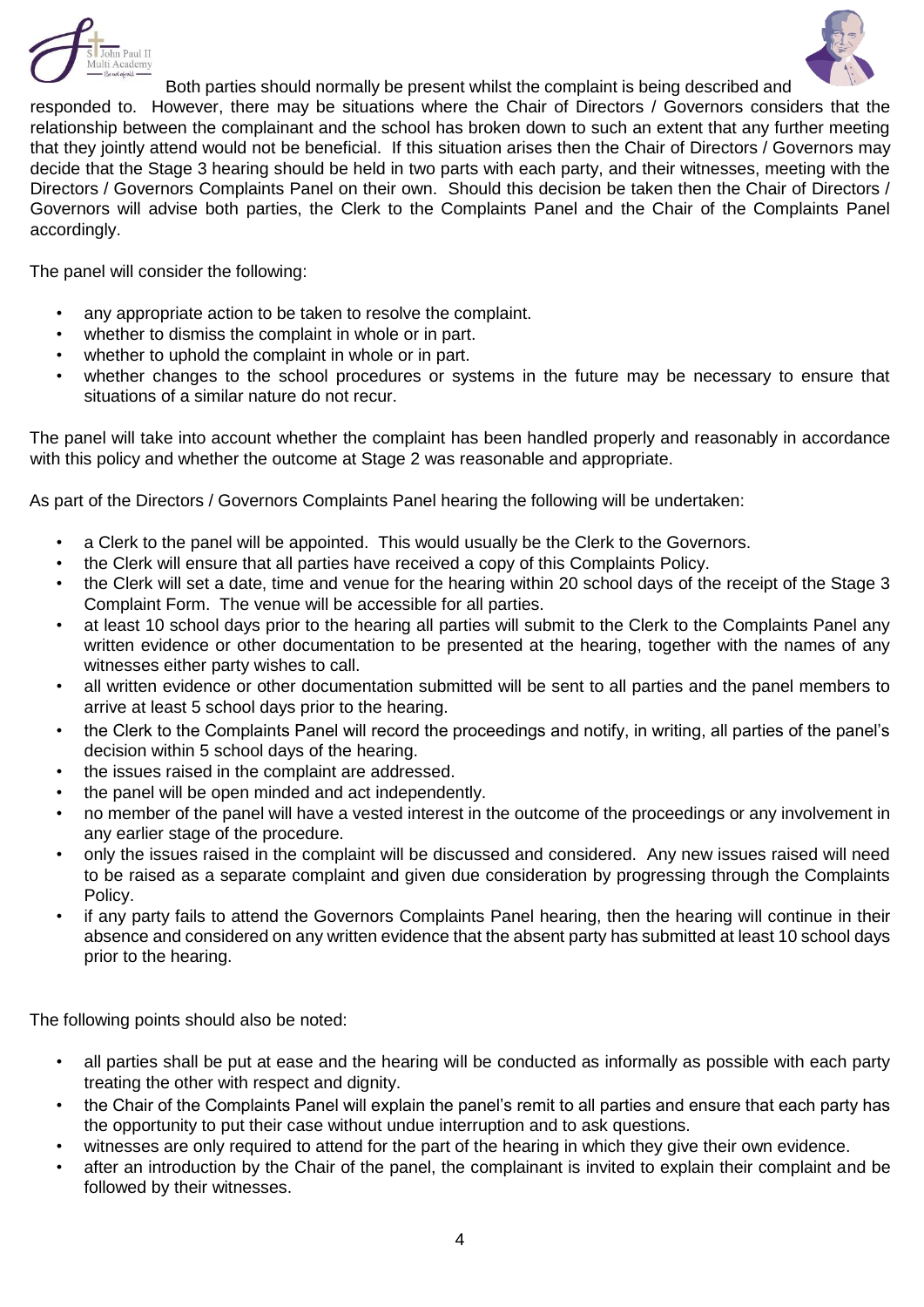



- the CSEL / Headteacher (or the representative for the MAC / school) may question both the complainant and the witnesses after each has spoken but only to clarify what they are saying.
- the CSEL / Principal (or the representative for the MAC / school) is then invited to explain the MAC's /school's actions and be followed by the school's witnesses.
- the complainant may question both the CSEL / Principal (or the representative for the MAC /school) and the school's witnesses after each has spoken but only to clarify what they have said.  $\Box$  the panel may ask questions at any time.
- the complainant is invited to sum up their complaint.
- the CSEL / Principal (or the representative for the MAC / school) is invited to sum up the MAC's / school's actions and response to the complaint.
- the Chair explains that both parties will receive the written decision of the panel from the Clerk within 5 school days.
- both parties leave together whilst the panel considers the issues. The Clerk, and any other advisers, may be present with the panel during their discussion but the conclusions and recommendations are the responsibility of the panel members only.

The Chair of the Complaints Panel will ensure that all parties are notified of the panel's decision within 5 school days. The reasons for the decision will be clearly defined, in plain English.

If either party requires clarification concerning any points in the letter, this will be provided by the Chair of the Complaints Panel.

If relevant, any findings and recommendations will also be provided to the person complained about and a copy will be available on the school premises for inspection by the Board of Directors, CSEL and the Principal

#### **6 Anonymous Complaints**

Anonymous complaints will not be investigated under this policy unless there are exceptional circumstances. These would include serious concerns such as Child Protection issues, where the School would either involve external agencies or else conduct its own internal review to test whether there is any corroborative evidence which might trigger a formal investigation.

#### **7 Serial and Persistent Complaints**

There will be occasions when, despite all stages of the procedure having been followed, the complainant remains dissatisfied. Where a complainant tries to reopen the same issue, the Chair of Directors / Governors will inform them in writing that the procedure has been exhausted and that the matter is now closed.

#### **8 Taking a complaint further**

If a complainant has completed the stages in this Complaints Policy and is still dissatisfied, they have the right to refer their complaint to the Secretary of State. The Secretary of State has a duty to consider all complaints raised but will only intervene where the Directors / Governors have acted unlawfully or unreasonably and where it is expedient or practical to do so.

The Education and Skills Funding Agency (ESFA) considers complaints relating to academy schools in England on behalf of the Secretary of State. The ESFA will consider complaints about academies that fall into any of the following three areas:

- where there is undue delay or the academy did not comply with its own complaints procedure when considering a complaint.
- where the academy is in breach of its funding agreement with the Secretary of State.
- where an academy has failed to comply with any other legal obligation.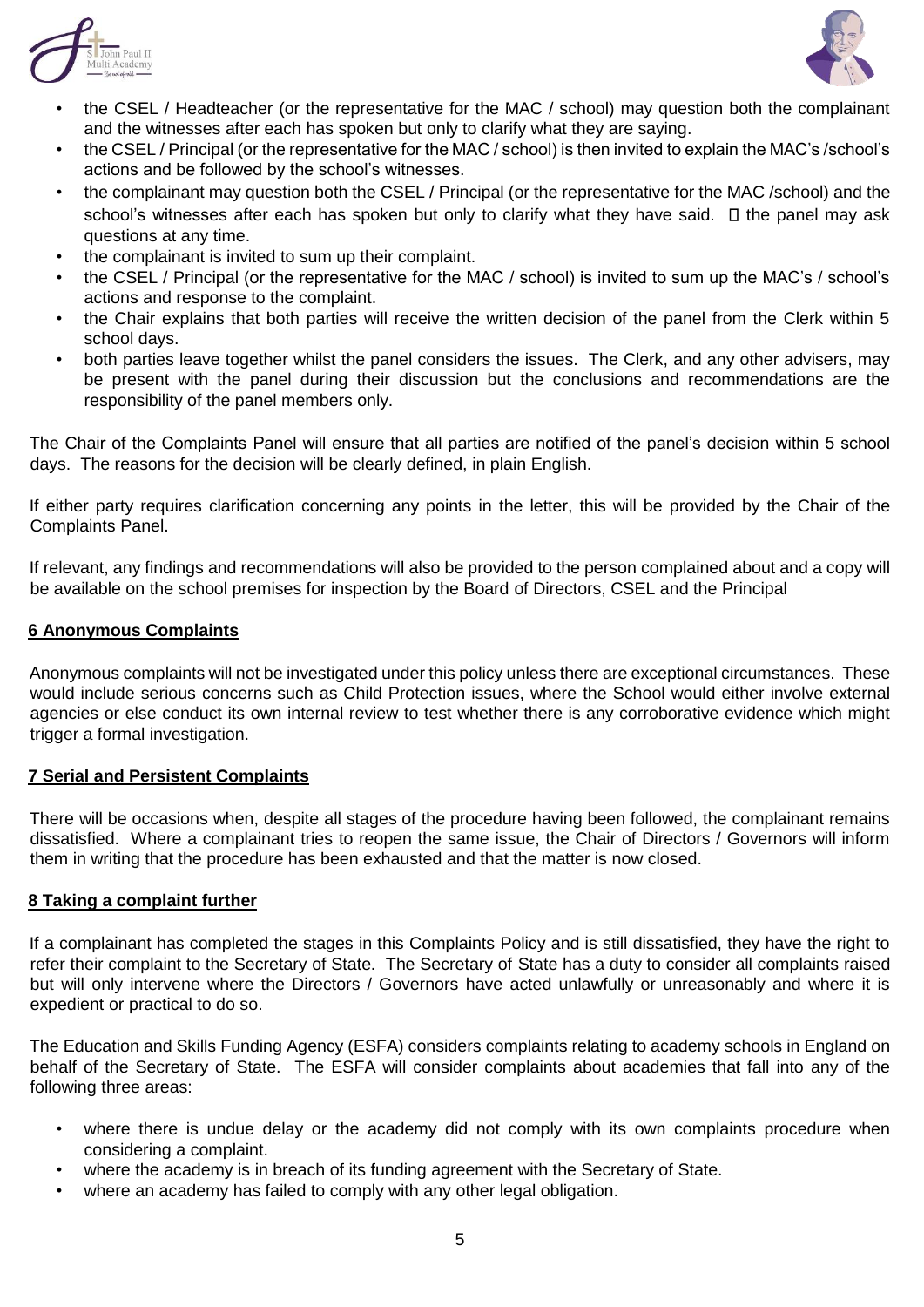



The ESFA will not overturn a MAC's / school's decision about a complaint. However, if it finds that the MAC / school did not deal with a complaint properly it will request the complaint is looked at again and procedures meet the requirements set out in the Regulations.

If the MAC / school's complaints procedure does not meet the Regulations, it will ask the school to put this right. It may seek to enforce he decision under the terms of the funding agreement on behalf of the Secretary of State if appropriate.

The ESFA can be contacted as follows:

Website [https://www.gov.uk/government/organisations/education-and-skills](https://www.gov.uk/government/organisations/education-and-skills-fundingagency/about/complaints-procedure)[fundingagency/about/complaintsprocedure](https://www.gov.uk/government/organisations/education-and-skills-fundingagency/about/complaints-procedure)

Address Ministerial and Public Communications Division Department for Education Piccadilly Gate Store Street Manchester M1 2WD

#### **9 Expectations under this procedure**

When raising a complaint under this policy a complainant can expect the school to:

- take the complaint seriously.
- treat them with courtesy and respect.
- deal with the complaint with discretion and confidentiality (although if the matter relates to the safety and wellbeing of a child then the school may have to share the details with other agencies).
- offer them the opportunity to be accompanied by a friend, adviser or colleague.
- meet the timescales set unless there are good reasons to extend these, in which case they will be informed of this.
- seek and offer resolution at all stages.
- inform them of the action taken to resolve the complaint and of any measures put in place to ensure that a similar complaint does not arise in the future.

In turn, the MAC / school expects that complainants will:

- treat school staff with respect.
- be mindful of the need to keep information relating to children confidential in the interest of all students.  $\Box$ enter into the process in the spirit of seeking resolution.
- appreciate that if the school considers that disciplinary action may be necessary against a member of staff then this will be dealt with under the school's disciplinary procedure and in confidence.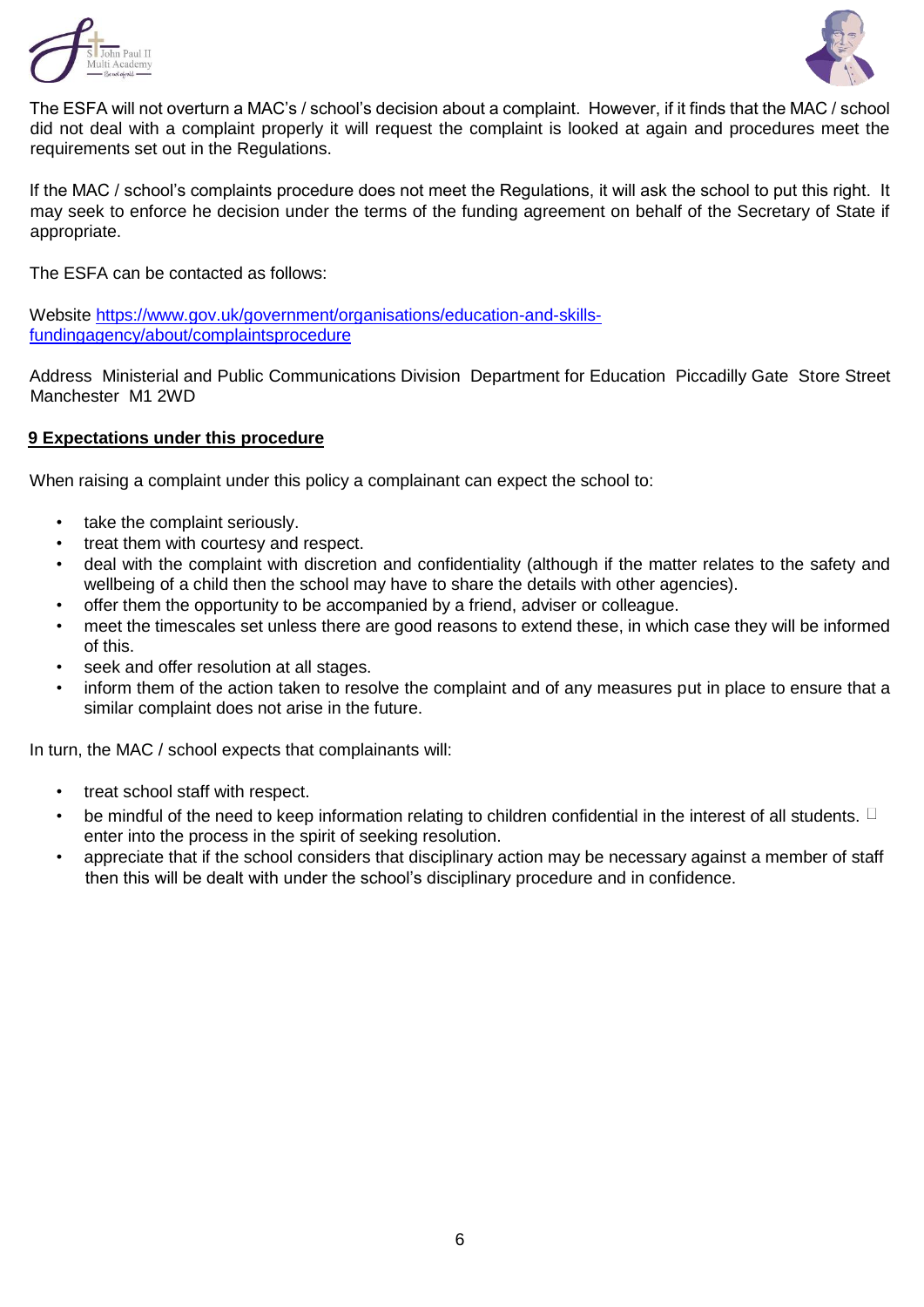



**Appendix A**

### FLOWCHART TO SHOW GENERAL COMPLAINTS PROCESS



Stage 2 – Formal Complaint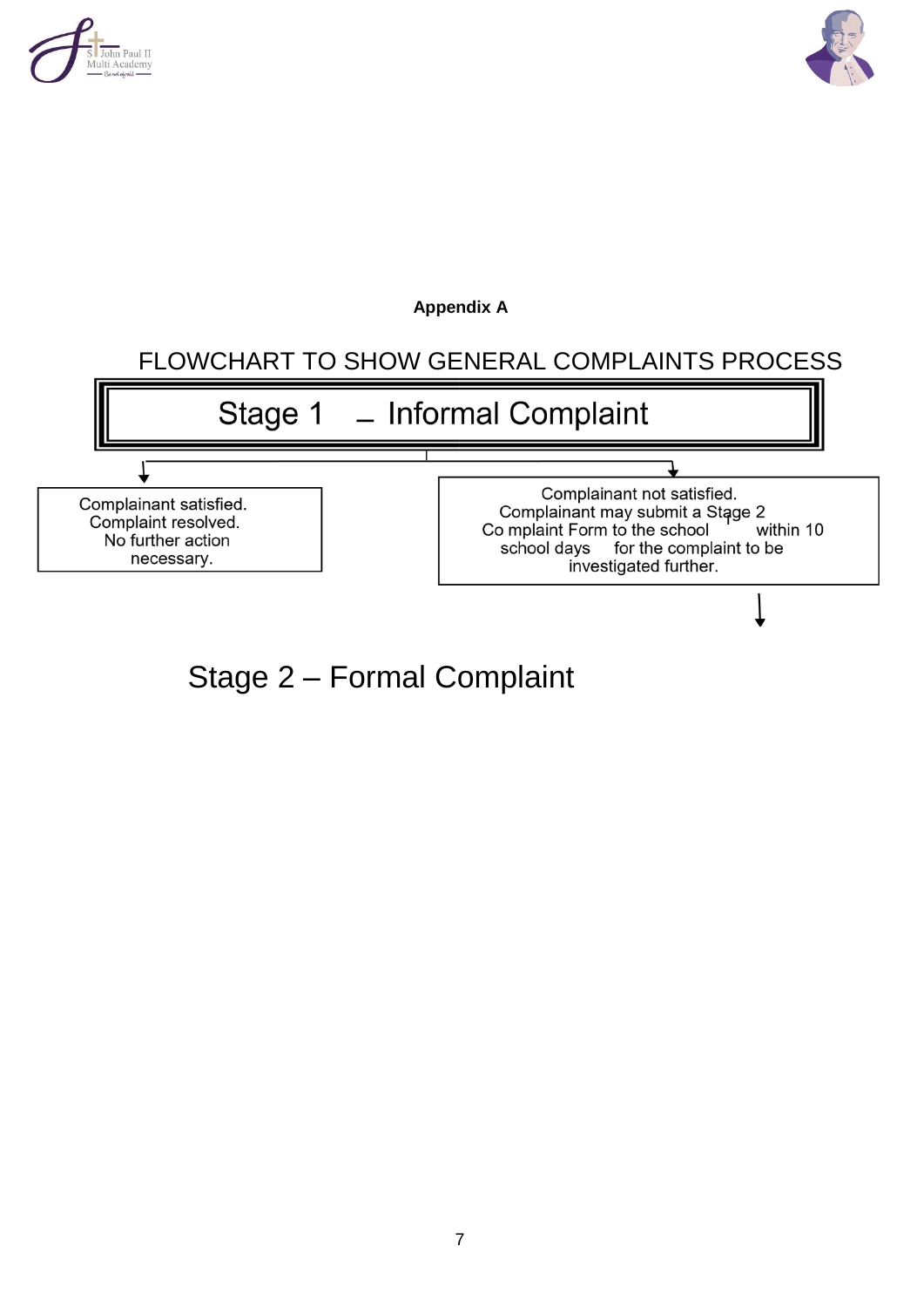





| Complainant satisfied.<br>Complaint resolved.<br>No further action necessary. 9 | If the complainant is not satisfied, they may<br>contact the School Complaints Unit as<br>advised in Section 8 of this policy |
|---------------------------------------------------------------------------------|-------------------------------------------------------------------------------------------------------------------------------|
|                                                                                 |                                                                                                                               |

**Appendix B**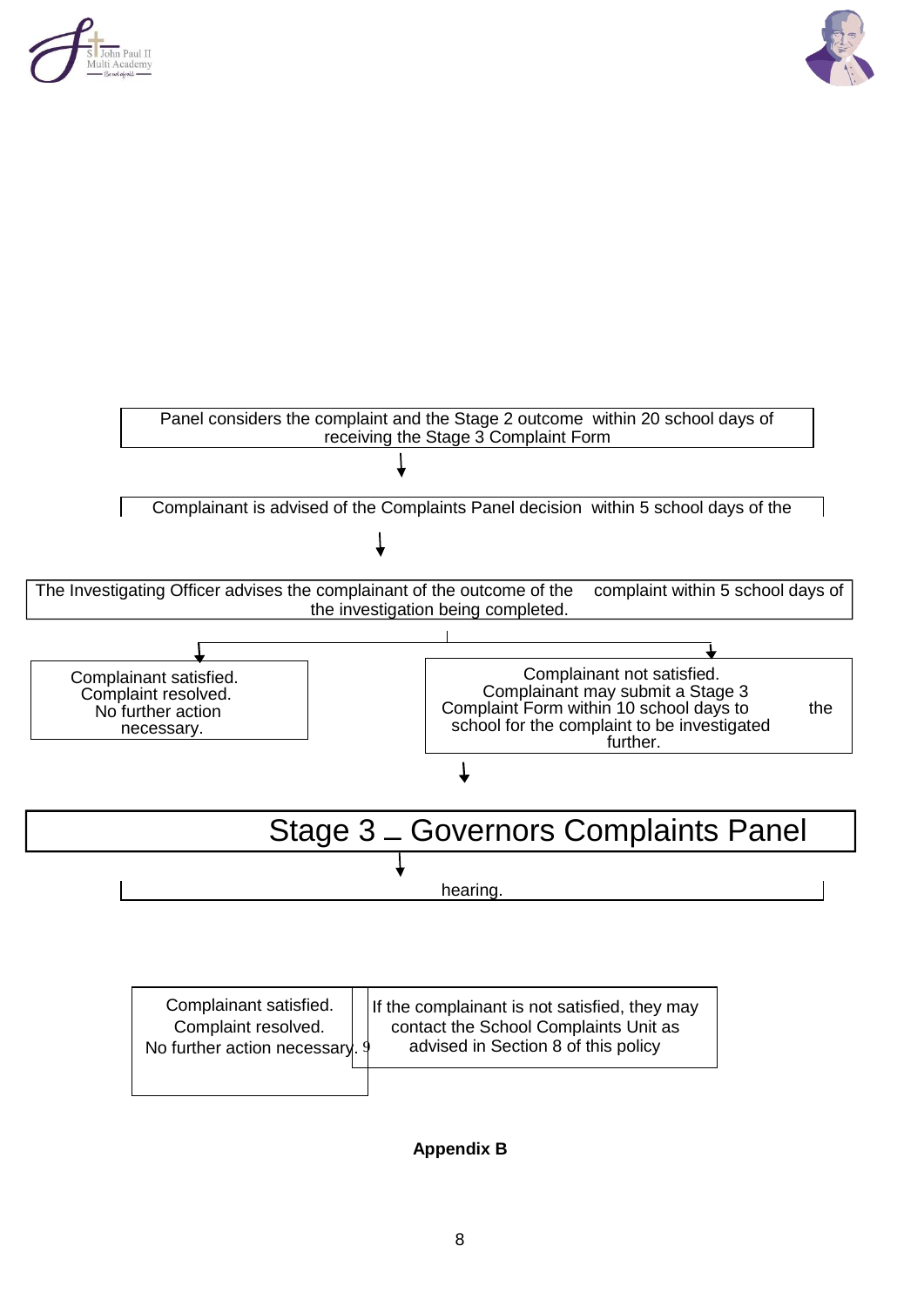



## Complaints Management Procedure

| Who the<br><b>Complaint relates</b><br>to:                                                    | Stage 1:<br><b>Informal Resolution</b>                                 | Stage 2:<br><b>Formal Resolution</b>                                    | Stage 3:<br><b>Governors</b><br><b>Complaints</b><br><b>Panel</b> |
|-----------------------------------------------------------------------------------------------|------------------------------------------------------------------------|-------------------------------------------------------------------------|-------------------------------------------------------------------|
| Pupil, parents or staff<br>(other than the<br>Principal                                       | The relevant member<br>of staff, eg the class<br>teacher or form tutor | The Principal or other<br>Senior Manager                                | Panel appointed by the<br><b>Chair of Governors</b>               |
| <b>The Principal</b>                                                                          | The Principal                                                          | The Chair of<br>Governors or another nominated<br>non-staff<br>Governor | Panel appointed by the Vice<br>Chair of<br>Governors              |
| A Governor or<br>Governors (other than<br>the Chair of<br>Governors)                          | The Chair of<br>Governors                                              | Another nominated non-staff<br>Governor                                 | Panel appointed by the Vice<br>Chair of<br>Governors              |
| The Chair of<br>Governors (or a group<br>of Governors<br>including the Chair of<br>Governors) | The vice Chair of<br>Governors                                         | Another nominated non-staff<br>Governor                                 | Panel appointed by the Vice<br>Chair of<br>Governors              |

**Note:** No Governor will be involved at Stage 3 if they have been involved in the complaint in any way prior to the Stage 3 panel hearing.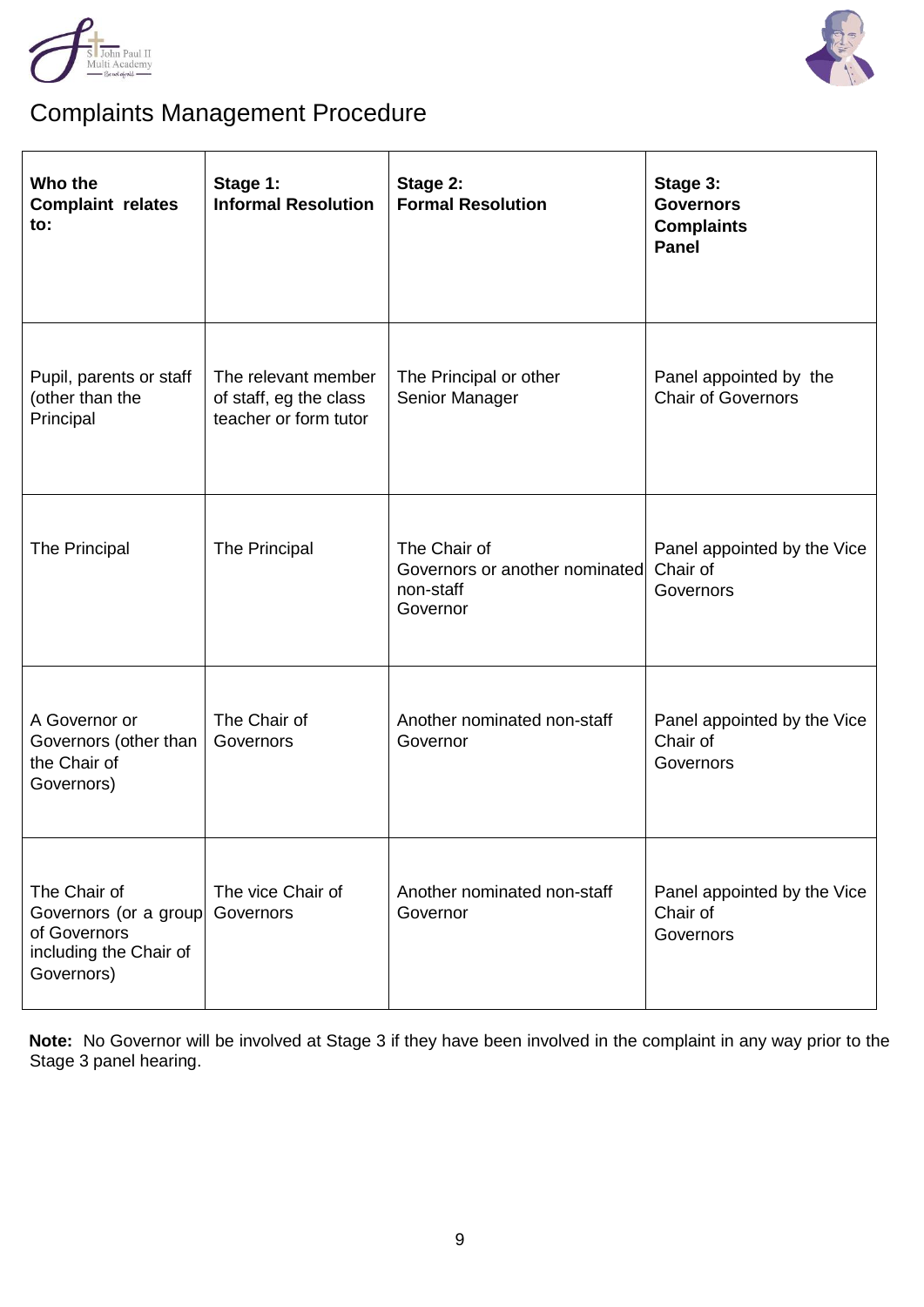



Appendix C

### **Initial Record Form for a School Complaint**

| School:                      |                      |       |
|------------------------------|----------------------|-------|
| Name of Complainant:         |                      |       |
| Name of Child:               |                      |       |
| Date of Contact with School: |                      |       |
|                              | Nature of Concern    |       |
|                              |                      |       |
|                              |                      |       |
|                              |                      |       |
|                              |                      |       |
|                              |                      |       |
|                              | <b>Actions Taken</b> |       |
|                              |                      |       |
|                              |                      |       |
|                              |                      |       |
|                              |                      |       |
|                              |                      |       |
|                              |                      |       |
| Name:                        | Signature:           | Date: |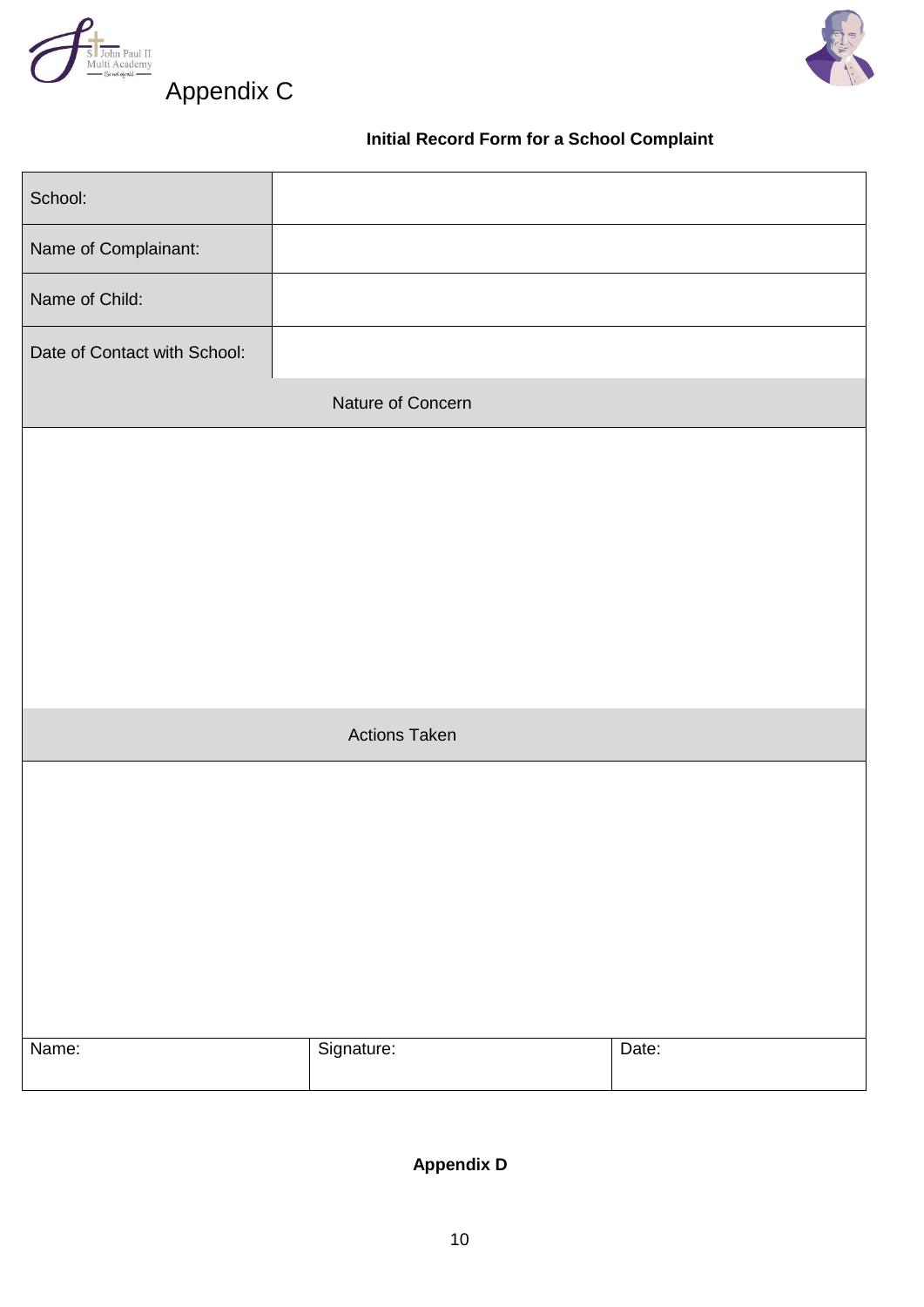



### Stage 2 Complaint Form

| Your Name:                      |                                                                               |
|---------------------------------|-------------------------------------------------------------------------------|
| Child's Name:                   |                                                                               |
| Your relationship to the child: |                                                                               |
| Address:                        |                                                                               |
| Postcode:                       |                                                                               |
| Telephone Number(s):            |                                                                               |
| <b>Email Address:</b>           |                                                                               |
| Details of your complaint:      |                                                                               |
|                                 |                                                                               |
|                                 |                                                                               |
|                                 |                                                                               |
|                                 |                                                                               |
|                                 |                                                                               |
|                                 |                                                                               |
|                                 | What action, if any, have you already take to resolve your complaint?         |
|                                 | Please include details of who you spoke to and what was the response/outcome: |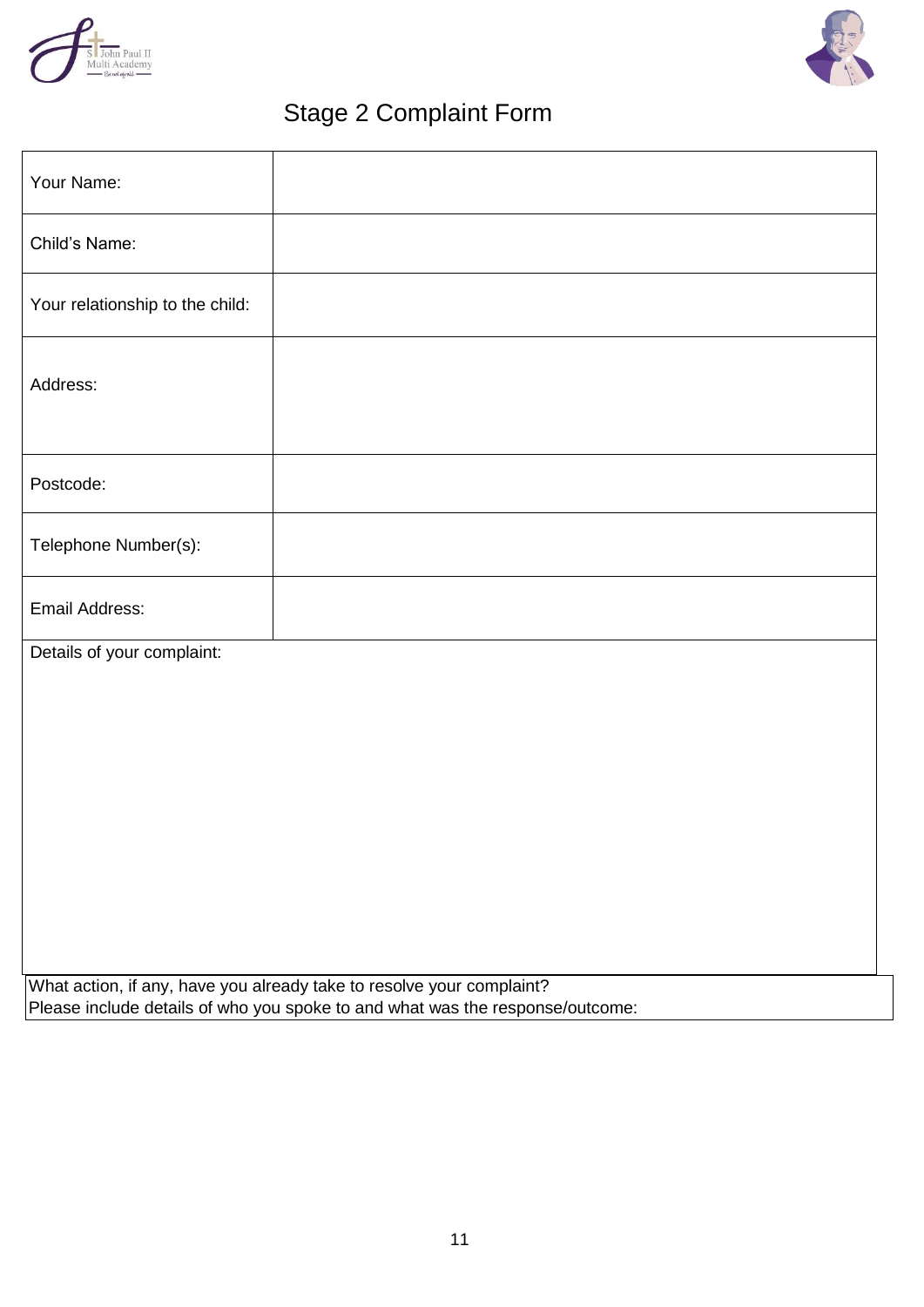

| What actions do you feel may resolve the complaint at this stage? |  |  |  |
|-------------------------------------------------------------------|--|--|--|
|                                                                   |  |  |  |

| Are you attaching any paperwork to this Form? If yes, please give details. |  |
|----------------------------------------------------------------------------|--|
|----------------------------------------------------------------------------|--|

| Signature: Date: |  |
|------------------|--|
|------------------|--|

### **For Office Use Only**

| Date acknowledgement sent: |  |
|----------------------------|--|
| By who:                    |  |
| Complaint referred to:     |  |
| Date complaint referred:   |  |

**Appendix E** 

## Stage 3 Complaint Form

| Your Name:    |  |
|---------------|--|
| Child's Name: |  |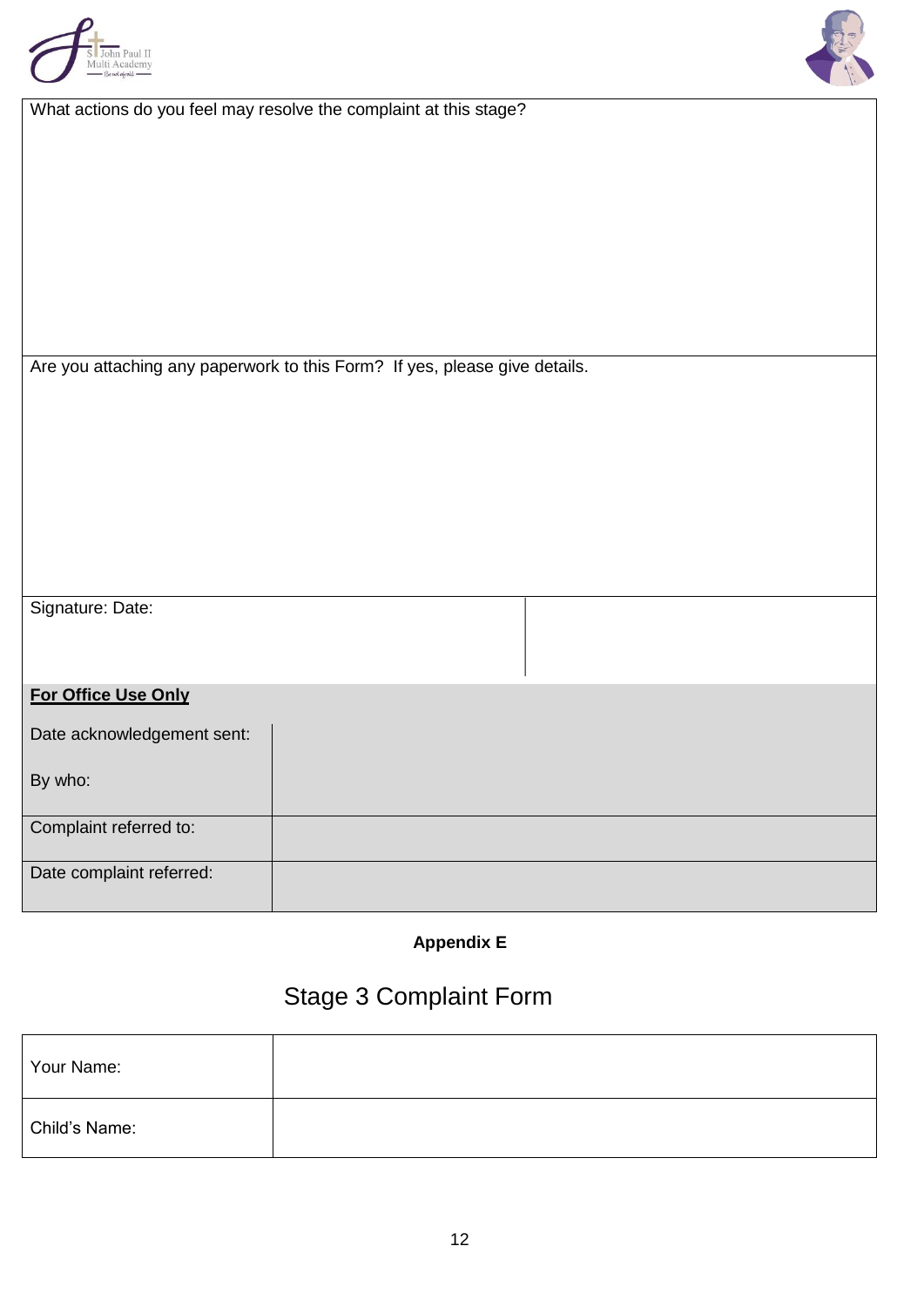



| Your relationship to the child:                                                                   |  |  |  |  |
|---------------------------------------------------------------------------------------------------|--|--|--|--|
| Address:                                                                                          |  |  |  |  |
| Postcode:                                                                                         |  |  |  |  |
| Telephone Number(s):                                                                              |  |  |  |  |
| Email Address:                                                                                    |  |  |  |  |
| Please provide details of why you are dissatisfied with the outcome of the Stage 2 investigation: |  |  |  |  |
|                                                                                                   |  |  |  |  |
|                                                                                                   |  |  |  |  |
|                                                                                                   |  |  |  |  |
|                                                                                                   |  |  |  |  |
|                                                                                                   |  |  |  |  |
|                                                                                                   |  |  |  |  |
|                                                                                                   |  |  |  |  |
|                                                                                                   |  |  |  |  |
| What actions do you feel may resolve the complaint at this stage?                                 |  |  |  |  |